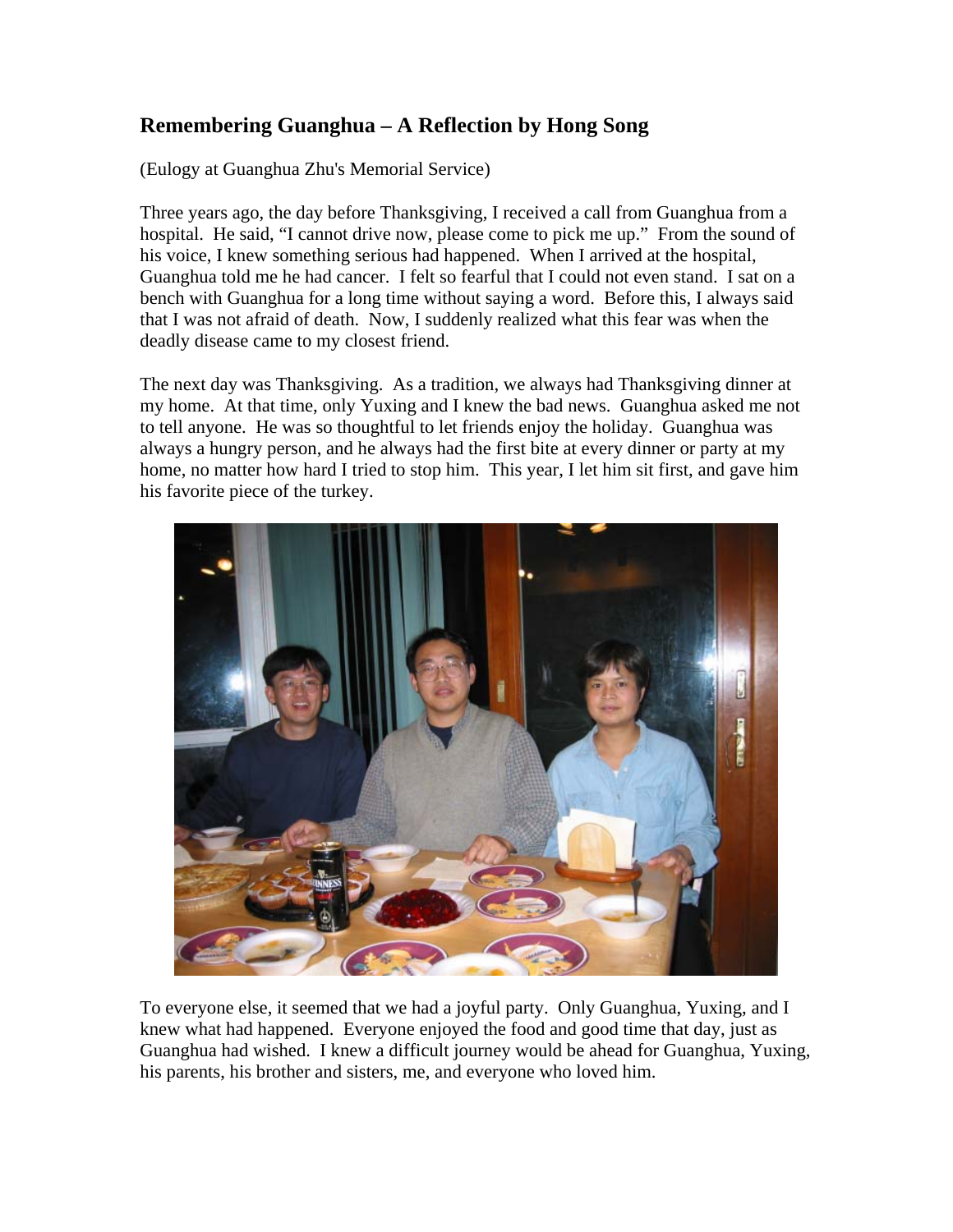I first met Guanghua at the Beijing Botanical Garden 17 years ago. He was a popular, handsome, young man. He was a student of my supervisor. I met him again at the Missouri Botanical Garden two years later. He was a Ph.D. student at UMSL. At the same time, I was a student at the same school. From then on, we were close friends.

Guanghua and I were actually more like brothers. He always came to my home for dinner when he was alone. I always ate at his home when his parents were here. We shared good times and bad times. We shared good beer and beer that was not so tasteful. We shared good foods and foods that were very, very bad. We helped each other just like real brothers. We fought sometimes too, just like real brothers. Of course, I could not fight him physically. I could only fight him with my words. I had a powerful weapon, which was that he need my help with the computer all of the time. I always "won" in the end.

Guanghua was the brightest young botanist I ever knew. He always amazed me by telling what plant it was, no matter in the field, in the herbarium, or at the dinning table. He had contributed so much for the Flora of China project. He had helped me a lot on my job at the garden. I can never forget we spent numerous nights on his projects and my projects, in office and at home

Guanghua was a very enjoyable person. He was always the center of any gathering (maybe because he was taller than other people). He was a great story teller, and everyone liked his life stories as a botanist. No one could forget him once they met him.



Guanghua always fed me with fresh ideas and unique knowledge of history, culture, and the world. He had an amazing memory. He could recite so many classic Chinese poems